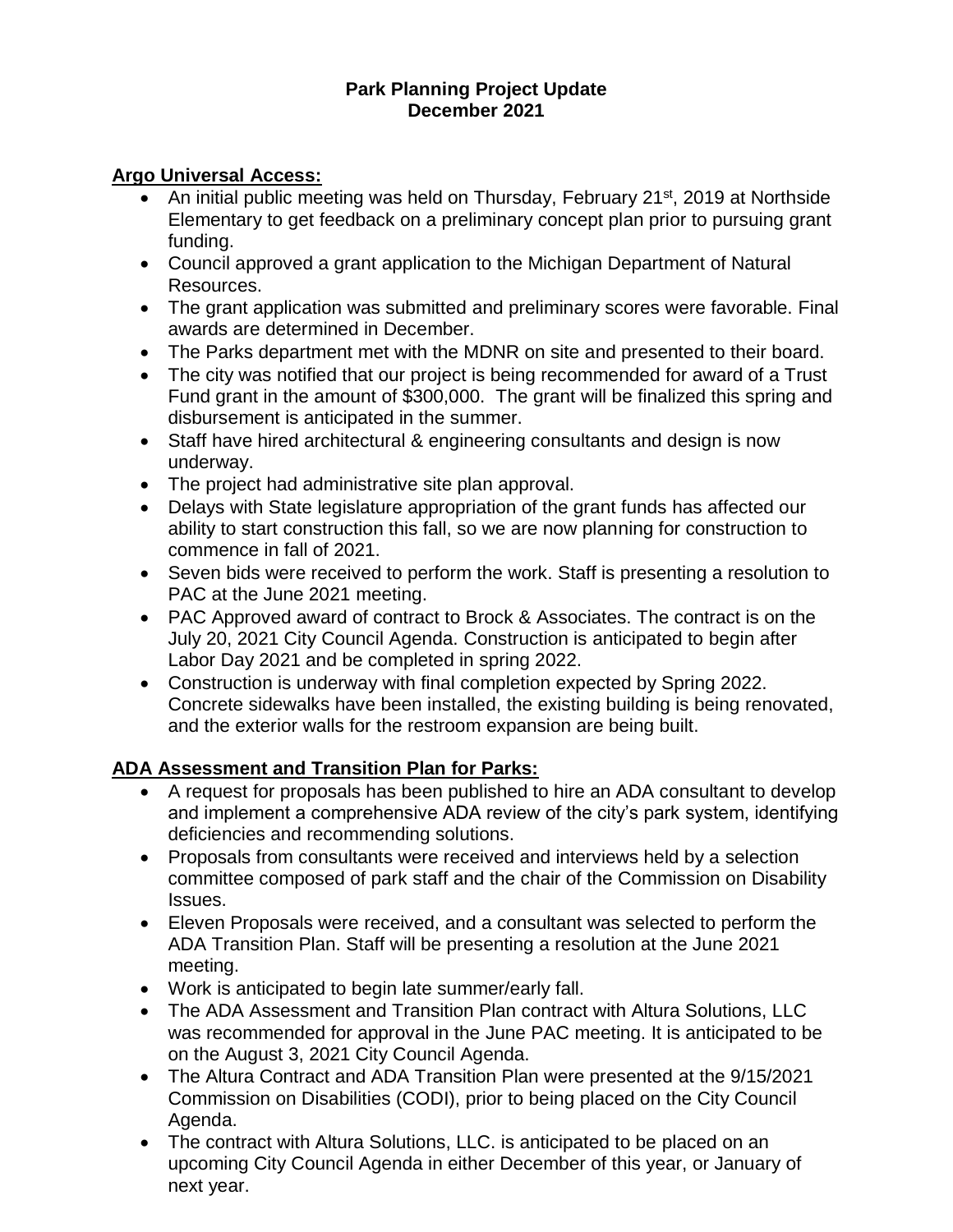# **Gallup Bridge/Road/Trail Schematic Design:**

- The Gallup wooden vehicular bridge has reached its life span and we anticipate replacing the bridge in the next three to five years. Considering that both the park road and the Border-to-Border trail on the southern approach have deferred maintenance needs, we would like to take a holistic approach to design for the bridge, road, and trail in this area.
- SmithGroup, a design and engineering consultant under a standing contract, will assist Parks & Rec by developing Schematic Design plans for the project area that results in an overall Master Plan with proposed phasing of the project elements and cost estimates. The Schematic Design is intended to be used to apply for TAP grants through MDOT and SEMCOG at appropriate times to meet grant cycles based on the anticipated construction period.
- Throughout the process, SmithGroup will assist the City in public engagement strategies to allow the public to provide input that may influence design options, as well as the final preferred schematic design.
- An online survey was conducted to gather preliminary input from the community. Responses received will be used to inform design development.
- An online public meeting was held on 11/11 and to get community input on preliminary design alternatives.
- A final report with design recommendations is being developed by the consultant team.

# **Basketball Court Repairs at Leslie Park and SE Area Park:**

- The contract documents for the two projects were bid through the City's Procurement Unit following standard procedures. Two bids were received and opened on August 5, 2020.
- The lowest responsible bid for both basketball court projects is from Sommerset Paving in a total amount \$116,211.00 Staff hope to have the projects constructed in summer of 2021.
- City Council approved a resolution to award Sommerset Paving the construction contract for both basketball courts on December 7, 2020.
- Court improvement work for both Leslie Park and SE Area Park started at the beginning of June. Construction on the court surface is complete, however the paint and striping has not yet been applied. It is anticipated that paint and striping will be applied in July 2021, once the asphalt has fully cured. Both courts are open for basketball activities while we wait for final paint coating.
- The court improvement projects at SE Area Park and Leslie Park are now complete.
- Staff is exploring the process to add murals to the court in Spring / Summer 2022.

### **Farmer's Market Sidewall Study:**

• Community engagement for this project has been temporarily suspended due to the COVID-19 crisis, as the Market adapts to changed operating conditions and procedures.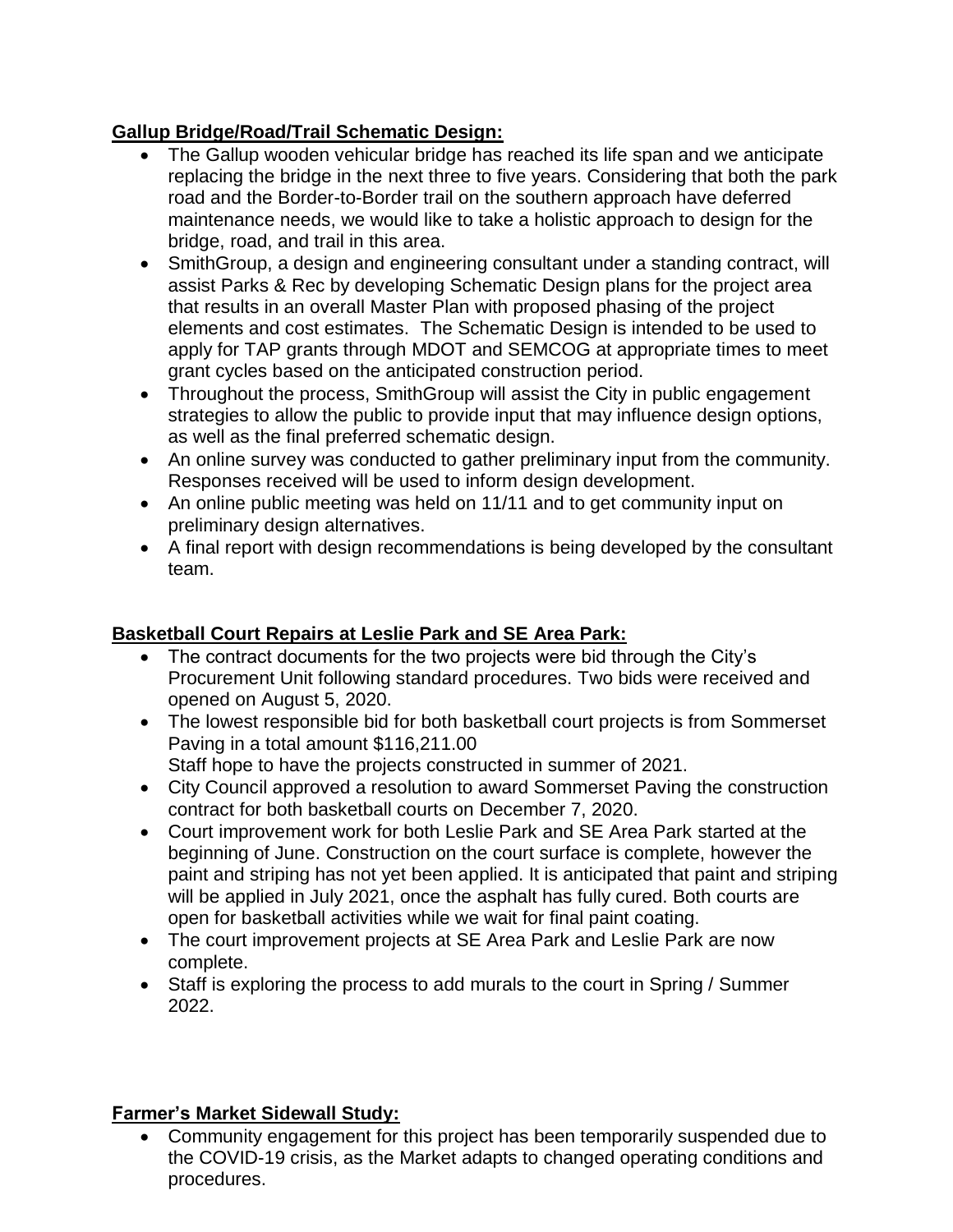### **Leslie Science & Nature Center Playground:**

- Parks and Recreation Services is providing funding for design and construction of the first phase of a nature playground at the Leslie Science and Nature Center. These funds will also be used to develop designs and materials that will be used for further fundraising for subsequent phases of the playground's construction. The intent is that this work will help galvanize additional fundraisers for the remaining playground elements.
- The first phase of the nature playground was completed at the end of June 2021. A slide was purchased as part of phase one, but will not be installed until phase two, which is anticipated to start in summer of 2022. Fundraising efforts for the second phase are still underway.

### **Skatepark Lighting:**

- The Ann Arbor Skatepark Commission has raised funds for the purpose of installing lighting at the Skatepark to extend the hours of use for this popular amenity.
- A request for proposals (RFP) was issued in November for lighting design services and the City received five proposals. A consultant has been selected and design work will commence this winter.
- The City intends to apply for a grant to help finance the project. Due to the long timelines associated with grants, construction would likely not commence until mid-2021.
- A design kickoff meeting took place on February  $20<sup>th</sup>$ .
- This project is on hold until early 2022.

# **Bandemer-Barton:**

- Consultant has been selected to perform updated feasibility study on Bandemer-Barton connection and pathway in Barton
- Initial public meeting to solicit input was held on Tuesday, February  $26<sup>th</sup>$ , 2019 at 6:30pm at Forsyth Middle School. The majority of feedback from the initial public meeting, emails and online forms has been mostly supportive of the project.
- A draft final report has been submitted for review.
- An online public meeting to discuss recommendations and solicit community input was held on December  $2<sup>nd</sup>$  with over 70 attendees.
- PAC approved paving the Border-to-Border trail in Barton Nature Area.
- Next steps are for the City to coordinate with County Parks to secure funding.
- The City and County Parks have developed a Memorandum of Understanding to outline the agreement for coordination between the agencies on this project.

# **B2B Trail Improvements from Mitchell Field Bridge to Gallup Park Vehicle Bridge:**

- Staff developed bid documents to repave a portion of the B2B trail that runs from Mitchell Field to the Gallup Park vehicle bridge. The work is needed as part of ongoing maintenance and would include widening the path to meet current trail standards, fixing existing drainage issues, and replacing existing site amenities.
- Anticipated Construction is to start at the beginning of August 2021, with completion in fall 2021.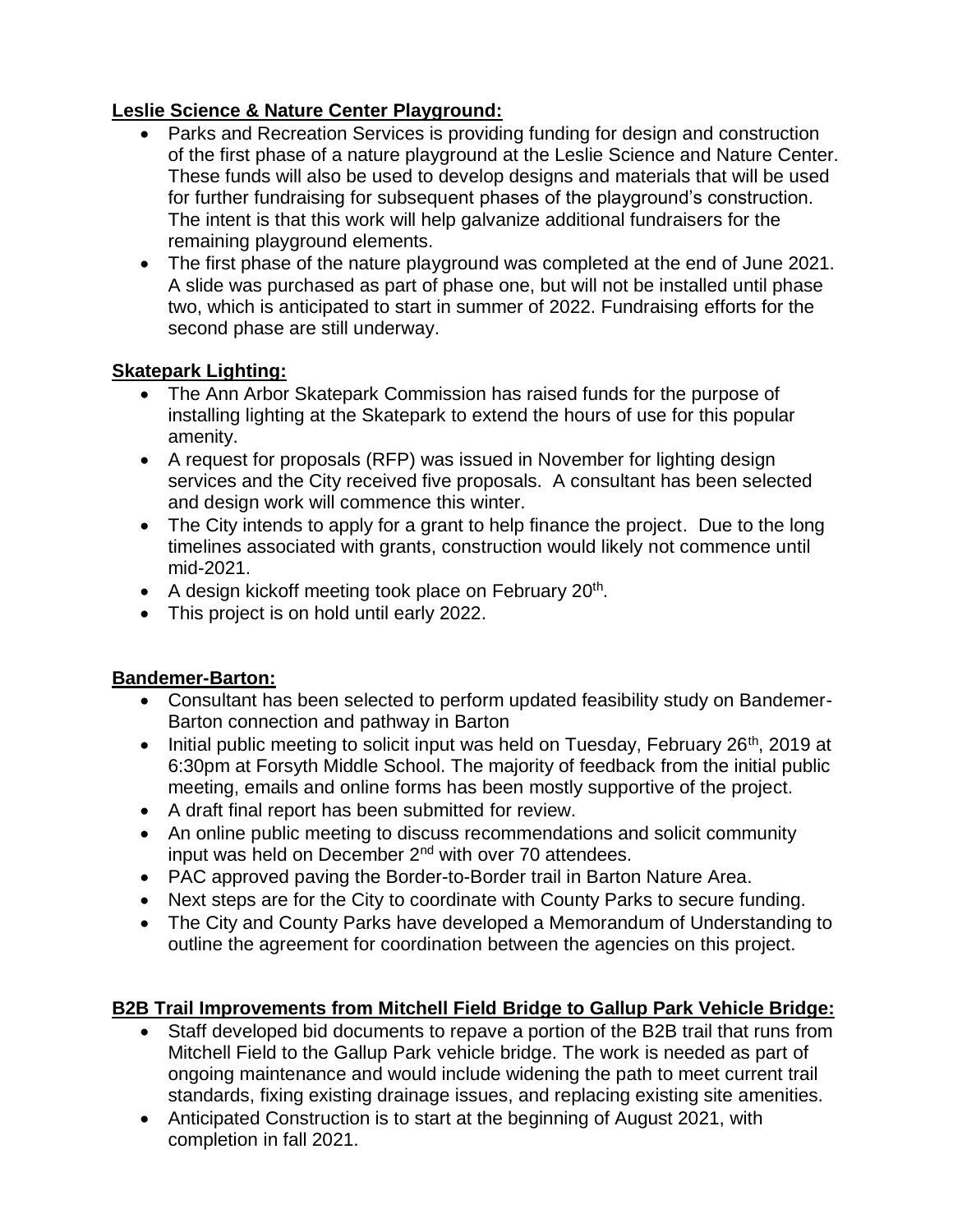- The contract documents for the project were bid through the City's Procurement Unit following standard procedures. Eight bids were received and opened on March 2, 2021.
- The lowest responsible bid is from E.T. Mackenzie Co. in the amount of \$564,286.00 to replace as an asphalt path (Option A), and \$646,595.50 to replace as a concrete path (Option B). PAC recommended approval of this contract at their March meeting. The bids are now being reviewed by the purchasing and legal departments for compliance with the Responsible Purchasing Policy. An update will be provided at the May PAC meeting.
- City Council approved a contract with E.T. Mackenzie Co. in the amount of \$646,595.00 to replace the existing asphalt path with a new concrete path. Construction is anticipated to begin August 1, 2021, with construction completed in fall of 2021.
- Construction was originally scheduled to be complete by Mid-November of this year, however the significant amount of rain has delayed the project by a few weeks. We are anticipating construction being complete and the path open in December 2021. **Construction on the B2B Path is nearing completion and will open to the public on Saturday Dec. 11. Restoration along the sides of the path are still in process and will continue into Spring 2022. Site furnishings – benches and tables – have not yet shipped and will be installed in the coming months. An announcement to the public has been made in the weekly email newsletter and will be announced via city social media channels and the Park Planning webpage.**

### **West Park Bandshell**

- Hubbell, Roth, and Clark (HRC) has been hired to investigate reported cracks to the foundation of the bandshell at West Park.
- An initial investigation found the structure to have movement in the foundation, and it was decided to close the bandshell off to the community.
- The final report on the investigation is expected to be released in October 2021, with options for repair and rehabilitation.
- The final report was made public and published to the Park Planning webpage. Staff need to digest the report and generate a work plan to move forward with the bandshell.

### **Gallup Park Sink Hole**

- A sinkhole has formed along the Border-to-Border Trail in Gallup Park. It has been fenced and barricaded off from the public. The sinkhole has not affected the running surface at this time.
- Stantec has been hired as a consultant to help investigate the sink hole and prepare a few options for the City to repair to damaged culvert.

JF Brennan was hired to perform an underwater investigation of the damaged culvert. The on-site inspection was completed on 11/10/2021. The report of the investigation is expected to be completed and delivered to the City shortly.

# **Parks and Recreation Open Space (PROS) Plan**

- Staff has begun work on an update to the Parks and Recreation Open Space (PROS) Plan. The majority of this work, including community engagement will take place in 2022.
- The PROS Plan is the city's vision for parks and recreation in Ann Arbor and is officially part of the City of Ann Arbor Master Plan. The PROS Plan provides an